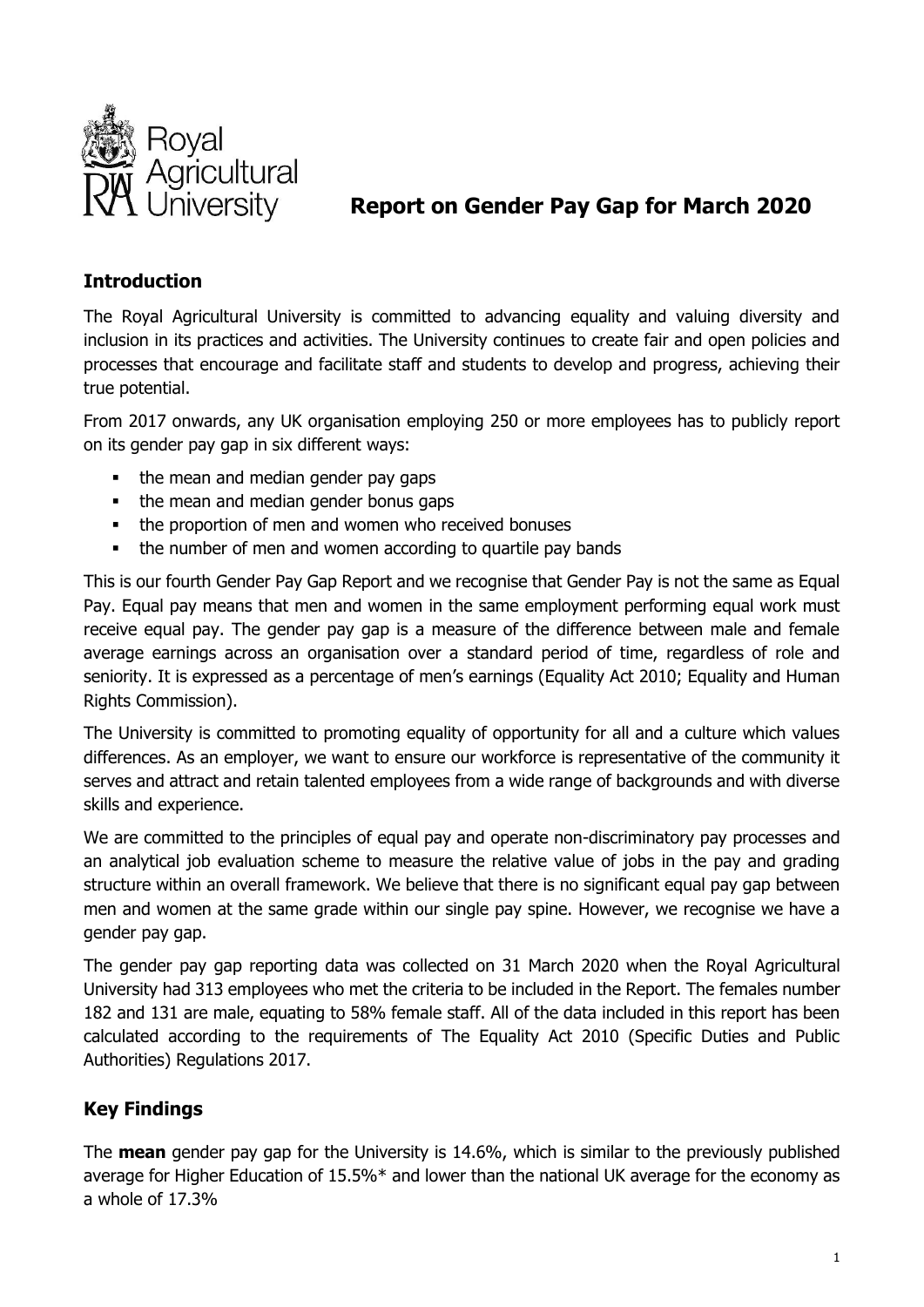

The **median** gender pay gap for the University is 13.7%, which is consistent with the Higher Education sector at 13.7% and slightly lower than published data for the economy as a whole at 15.5%.

\*Comparisons are based on 2019 data analysed in June 2020 by the Universities and Colleges Employers Association (UCEA).

### **Calculations**

- **Mean**: is the percentage difference in the average hourly pay for females compared with average hourly pay for males across all employees.
- **Median:** is the percentage difference at the midpoint in ranked hourly pay of females compared to males across all employees.
- **Quartile:** is the total number of employees on the payroll divided into four sections with an equal number of people in each, and placed in order from lowest to highest paid.
- **Bonus Pay Gap:** refers to bonus payments paid to men and women employees during the 12 months period prior to the snapshot date.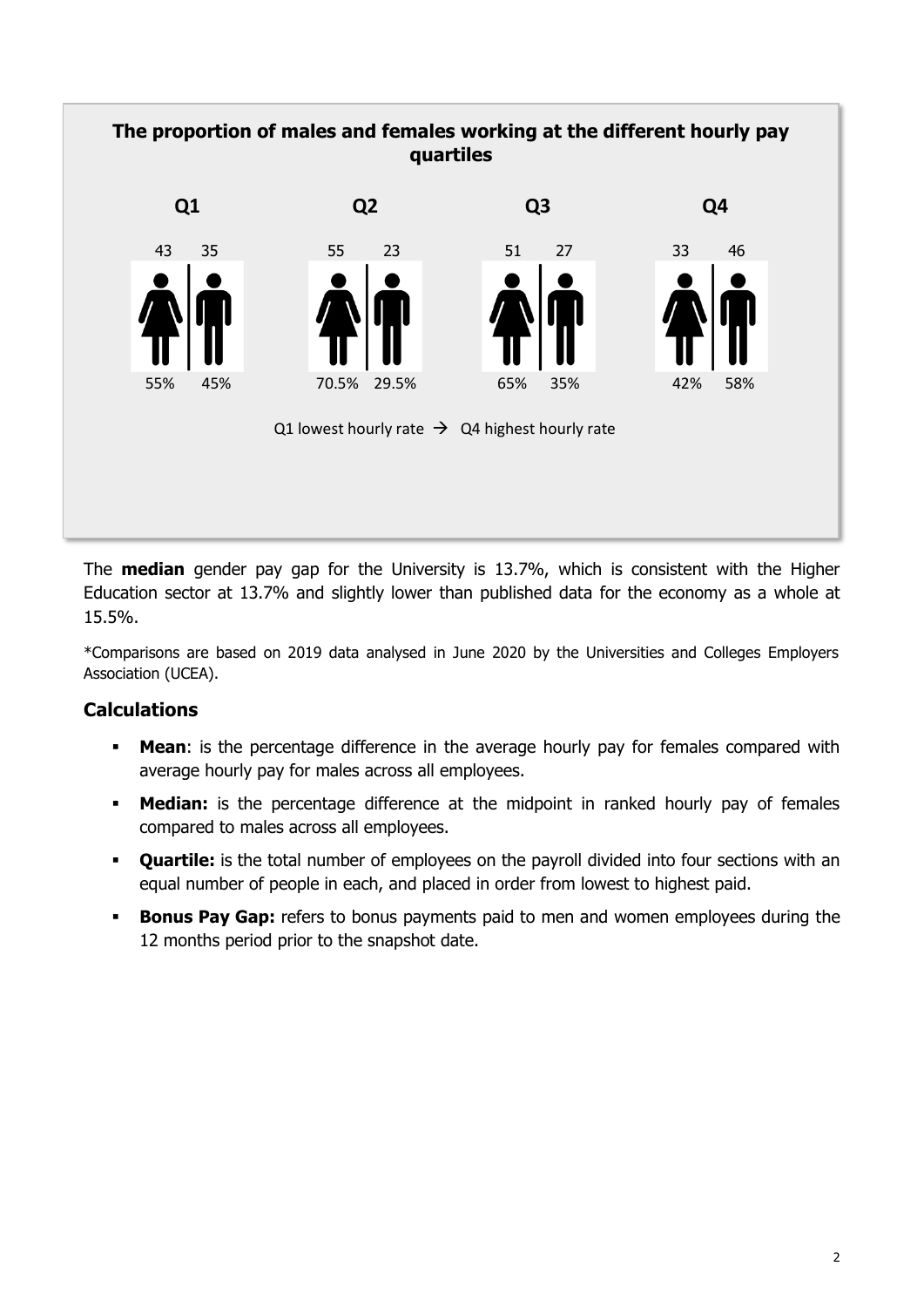# **Mean Pay Gap**

Women's hourly rate is:

### **14.6%** lower

on average women were paid approx 85p for every £1 than men earn

# **Median Pay Gap**

Women's hourly rate is: **13.7%** lower

# **Mean and Median Bonus Gap**

There were no bonuses paid to either men or women



# **Factors influencing our Gender Pay Gap**

- Female employees occupy 58% of positions, indicating a slightly higher percentage of female staff than 2019 (55%), and demonstrating the continuing trend of more female than male employees at the Royal Agricultural University.
- Analysis of our data indicates that a major contributory factor towards the gender pay gap is the differential within the top quartile (Q4), where there is a significantly higher proportion of males in senior positions.
- **The University's retail, accommodation, cleaning and other support services are provided by our** own employed staff rather than us outsourcing this provision, as per more common sector practice. This also applies to the staff working within our commercial services operations, such as conferencing. Female staff are over-represented in all these activities, which is the case across the entire economy, and this has an adverse effect on comparative gender pay calculations across the University as a whole.

# **Commentary**

- The RAU's mean gender pay gap of 14.6% has decreased slightly on last year's figure of 15.1%
- The median has increased significantly from 6.7 to 13.7 due to more men occupying senior positions.
- There has been a significant increase in proportion of women in Q2 compared to last year (70.5% from 59%).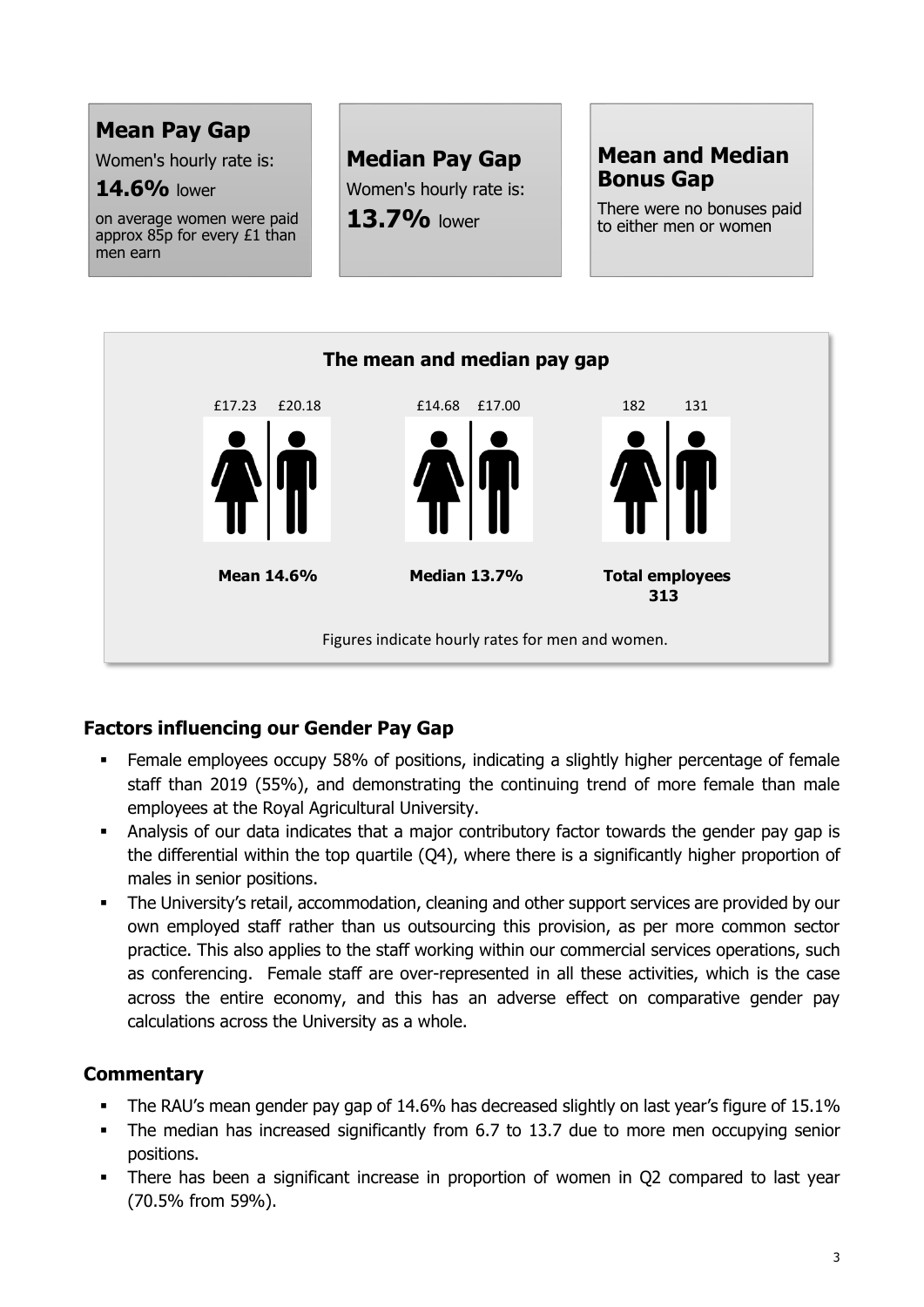Although this year shows more women at senior levels which is a move in the right direction, the proportion of men in Q4 is a significant contributor to the overall gender pay gap.

### **Actions taken since the last report**

The University has identified a number of actions in order to close the gender pay gap and foster an inclusive culture, and they include:

- Undertaking an Equal Pay Audit to analyse the nature of any inequities in greater detail and analyse the factors creating inequality; considering the extent to which these can be objectively justified due to factors other than particular protected characteristics or differing contractual arrangements.
- **Introduction of three family friendly policies to support work-life balance and promote equality** of opportunity - Flexible Working Policy, Special Leave Policy and Enhanced Maternity pay.
- Introduction of four policies to support consistency, transparency and equality in decisions relating to pay: Pay Policy, Grading Policy, Senior Staff Pay Policy, External Activities and Income Retention Policy.

### **Our Commitment to improving the Gender Pay Gap**

The RAU acknowledges that the data in our report indicates a gender pay gap to be addressed. We will continue to focus on core equality objectives and interventions tailored to the specific context of the land based industry sector in which we operate.

### **Action Plan**

The University has identified a number of actions in order to close the gender pay gap and foster an inclusive culture, and they include:

- Improvement of our data collection and diversity monitoring including gender, which will provide better insight to help inform and prioritise our actions around our broader Equality, Inclusion and Diversity agenda.
- Further development and awareness raising of recently introduced pay/grading policies at all levels to improve consistency of approach and support transparency and equality in decisions relating to pay.
- Ensure fair and transparent recruitment and selection practices and procedures. Support this activity by ensuring that all decision makers receive mandatory Unconscious Bias training.
- Further to a recent review of Professional Services at the RAU, the University is committed to identifying and supporting career development opportunities for women and facilitating learning and development opportunities.
- The Academic Promotions Committee, working with Heads of School and Human Resources, are actively committed to encouraging more women to apply for promotion and development opportunities and will provide appropriate support.